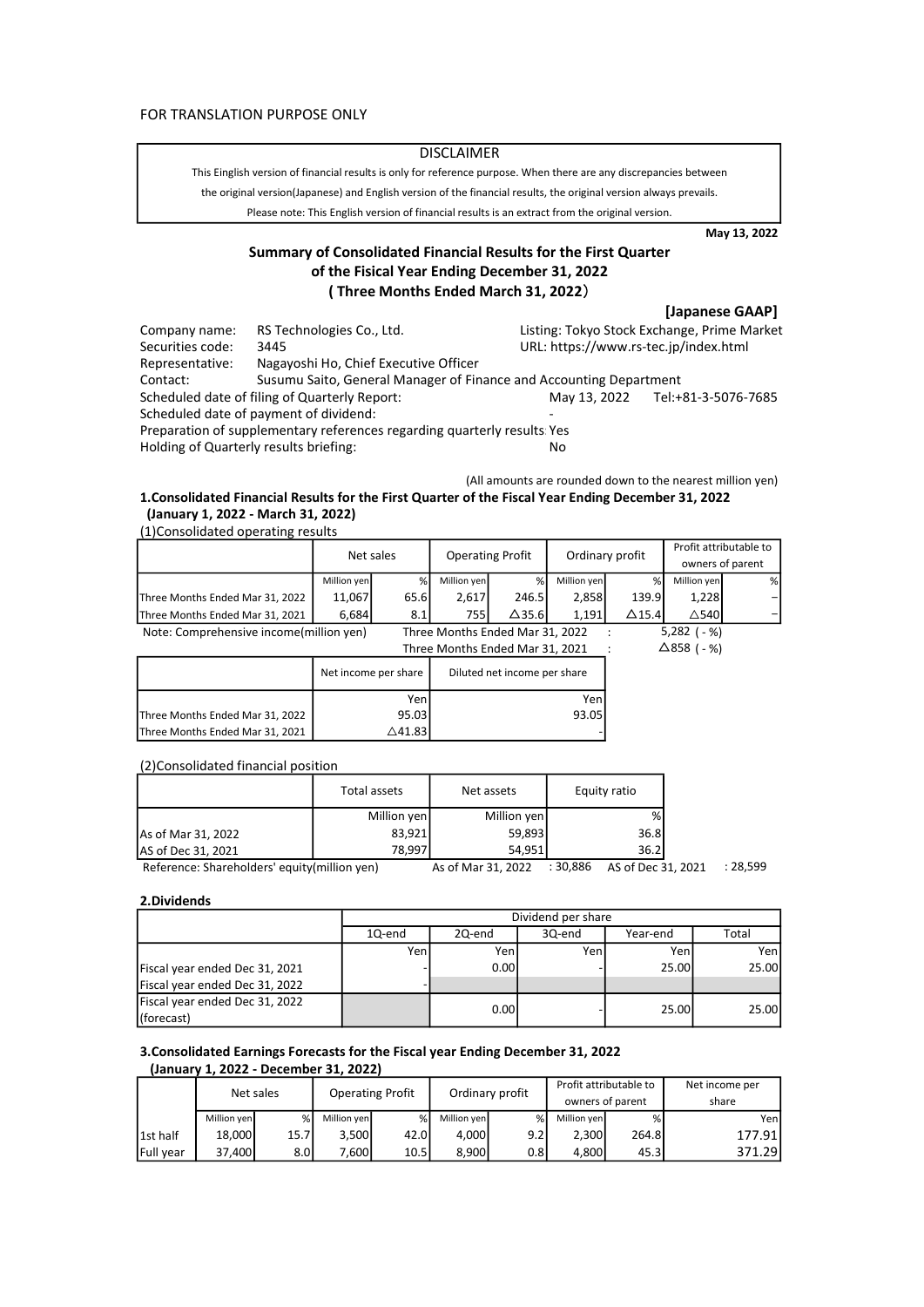### \*Notes

(1)Changes in significant subsidiaries during the period (changes in specified subsidiaries resulting in changes in the scope of consolidation): None

New companies: - Excluded companies: -

(2)Application of special accounting methods to the preparation of quarterly consolidated financial statements: None

(3)Changes in accounting policies and accounting-based estimates, and restatements

- 1) Changes in accounting policies due to revisions in accounting standards, others: Yes
- 2) Changes in accounting policies other than 1) adove: None 3) Changes in accounting-based estimates:<br>4) Restatements: None
- 4) Restatements:

(4)Number of outstanding shares(common shares)

- 1) Number of shares outstanding at the end of period(including treasury shares) As of Mar 31, 2022 : AS of Dec 31, 2021 : 12,928,100 12,928,100
- 2) Number of treasury shares at the end of period As of Mar 31, 2022 : AS of Dec 31, 2021 : 3) Average number of shares outstanding during the period Three Months Ended Mar 31, 202.  $12,927,613$  shares 487 shares 487 shares 12,927,613
- Three Months Ended Mar 31, 202 $12,927,645$  shares

\*This report is not subject to quarterly review by certified public accountants or auditing firms.

\*Explanation regarding appropriate use of the earnings forecasts and other special notes Forecasts regarding future performance in this document are based on certain assumptions judged to be valid and information currently available to us. Actual performance may differ significantly from these forecasts for a number of factors.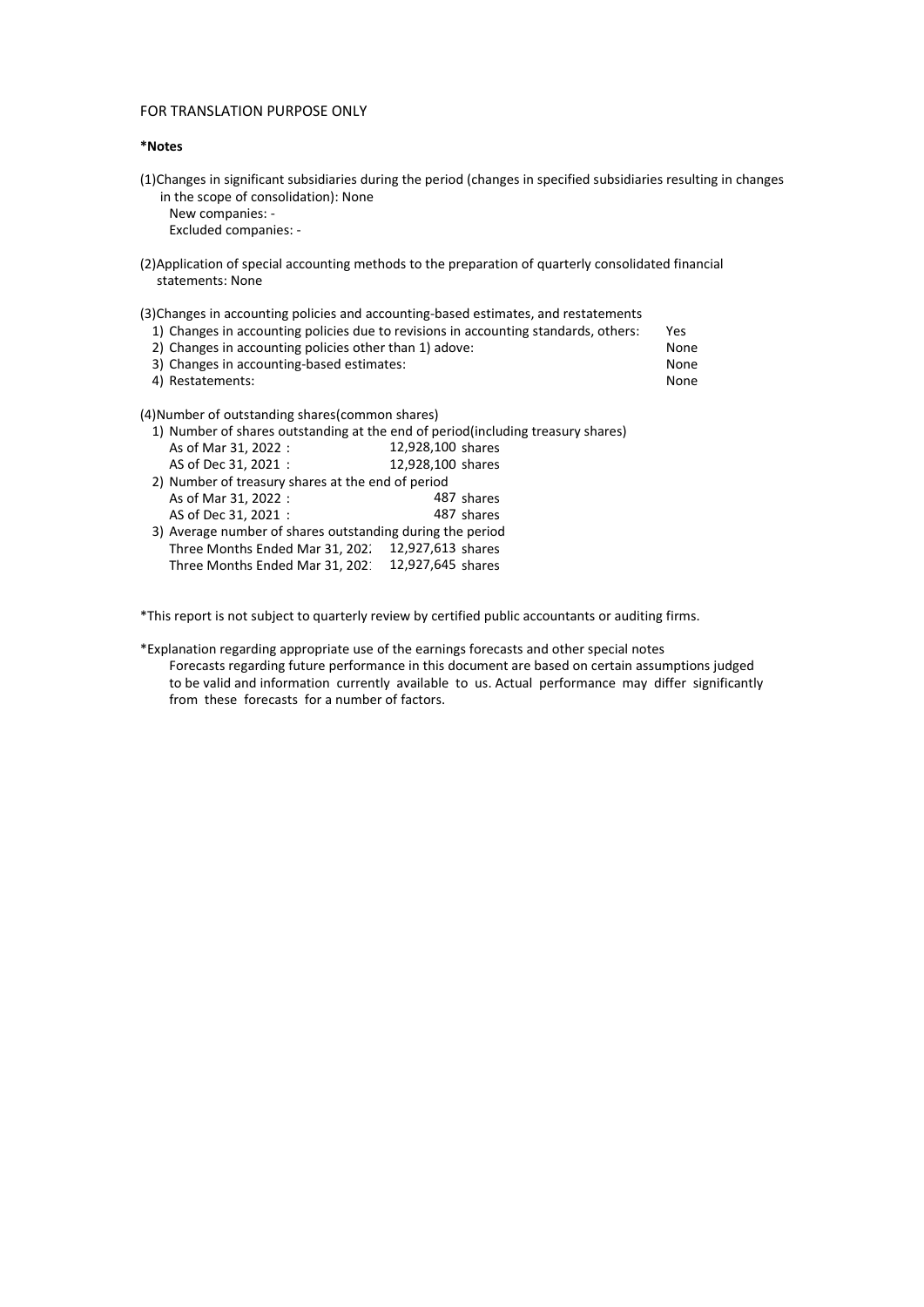#### 2. Quartery Consolidated Financial Statements and Notes

(1) Quartery Consolidated Balance Sheet

|                                               |                    | (Thousands of yen)         |
|-----------------------------------------------|--------------------|----------------------------|
|                                               | FY 12/2021         | First quarter of FY 3/2022 |
|                                               | AS of Dec 31, 2021 | As of Mar 31, 2022         |
| Assets                                        |                    |                            |
| Current assets                                |                    |                            |
| Cash and deposits                             | 27,766,345         | 31,275,425                 |
| Bills receivable and accounts receivable      | 9,517,602          | 10,158,537                 |
| Goods and products                            | 2,783,377          | 2,617,978                  |
| Work in process                               | 1,635,494          | 1,744,406                  |
| Raw materials and supplies                    | 2,488,830          | 2,317,353                  |
| Other                                         | 1,707,624          | 1,184,052                  |
| Allowance for doubtful accounts               | $\Delta$ 48,029    | $\Delta$ 57,609            |
| Total current assets                          | 45,851,246         | 49,240,144                 |
| Fixed asset                                   |                    |                            |
| Tangible fixed assets                         |                    |                            |
| Buildings and structures (net)                | 11,560,637         | 12,147,747                 |
| Mechanical equipment and carriers (net)       | 12,473,763         | 12,859,985                 |
| Other (net amount)                            | 3,727,748          | 3,797,393                  |
| Construction in progress                      | 1,200,573          | 1,642,038                  |
| Total property, plant and equipment           | 28,962,723         | 30,447,164                 |
| Intangible fixed assets                       |                    |                            |
| Goodwill                                      | 227,645            | 199,189                    |
| Other                                         | 189,535            | 191,969                    |
| Total intangible assets                       | 417,180            | 391,159                    |
| Investment and other assets                   |                    |                            |
| Other                                         | 3,766,475          | 3,842,619                  |
| Total investment and other assets             | 3,766,475          | 3,842,619                  |
| <b>Total fixed assets</b>                     | 33,146,379         | 34,680,943                 |
| <b>Total assets</b>                           | 78,997,625         | 83,921,088                 |
| Liabilities                                   |                    |                            |
| <b>Current Liabilities</b>                    |                    |                            |
| Notes payable and accounts payable            | 4,316,935          | 3,698,840                  |
| Short-term loans                              | 1,112,320          | 2,115,560                  |
| Long-term loans payable within one year       | 1,907,322          | 1,746,136                  |
| Accounts payable                              | 2,541,887          | 2,397,944                  |
| Accrued corporate tax, etc.                   | 809,864            | 766,899                    |
| Provision for bonuses                         | 517,232            | 348,779                    |
| Other                                         | 3,012,882          | 2,981,022                  |
| <b>Total current liabilities</b>              | 14,218,445         | 14,055,183                 |
| <b>Fixed liabilities</b>                      |                    |                            |
| Long-term loans                               | 5,097,170          | 4,849,312                  |
| Reserve for retirement benefits for directors | 9,200              | 357,949                    |
| <b>Retirement Benefit Retirement Benefits</b> | 2,076              | 2,124                      |
| Deferred tax liability                        | 701,747            | 665,709                    |
| Other                                         | 4,017,256          | 4,097,727                  |
| <b>Total fixed liabilities</b>                | 9,827,450          | 9,972,823                  |
| <b>Total liabilities</b>                      | 24,045,895         | 24,028,006                 |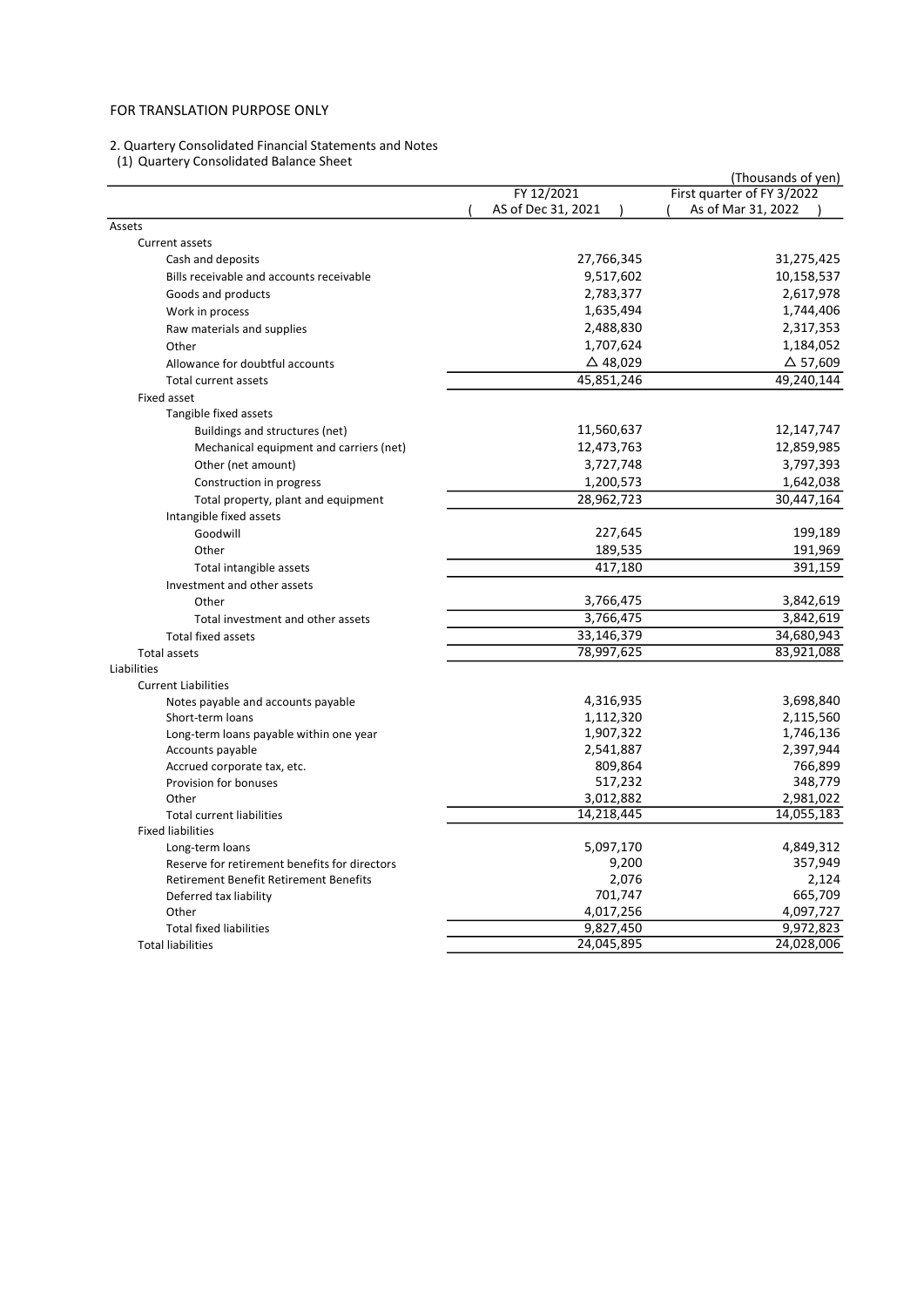#### 2. Quartery Consolidated Financial Statements and Notes

(1) Quartery Consolidated Balance Sheet

| (1) Quartery Consolidated Balance Sheet      |                    |                            |
|----------------------------------------------|--------------------|----------------------------|
|                                              |                    | (Thousands of yen)         |
|                                              | FY 12/2021         | First quarter of FY 3/2022 |
|                                              | AS of Dec 31, 2021 | As of Mar 31, 2022         |
| Net assets                                   |                    |                            |
| Shareholders' equity                         |                    |                            |
| Capital stock                                | 5,438,329          | 5,438,329                  |
| Capital surplus                              | 4,916,418          | 4,916,418                  |
| Retained earnings                            | 16,274,609         | 17,180,704                 |
| Treasury shares                              | $\Delta$ 1,616     | $\Delta$ 1,616             |
| Total shareholders' equity                   | 26,627,740         | 27,533,835                 |
| Accumulated other comprehensive income       |                    |                            |
| Foreign currency translation adjustment      | 1,971,708          | 3,352,395                  |
| Total accumulated other comprehensive income | 1,971,708          | 3,352,395                  |
| Stock acquisition right                      | 211,411            | 222,726                    |
| Non-controlling interests                    | 26,140,870         | 28,784,124                 |
| Total net assets                             | 54,951,730         | 59,893,081                 |
| Total liabilities and net assets             | 78,997,625         | 83,921,088                 |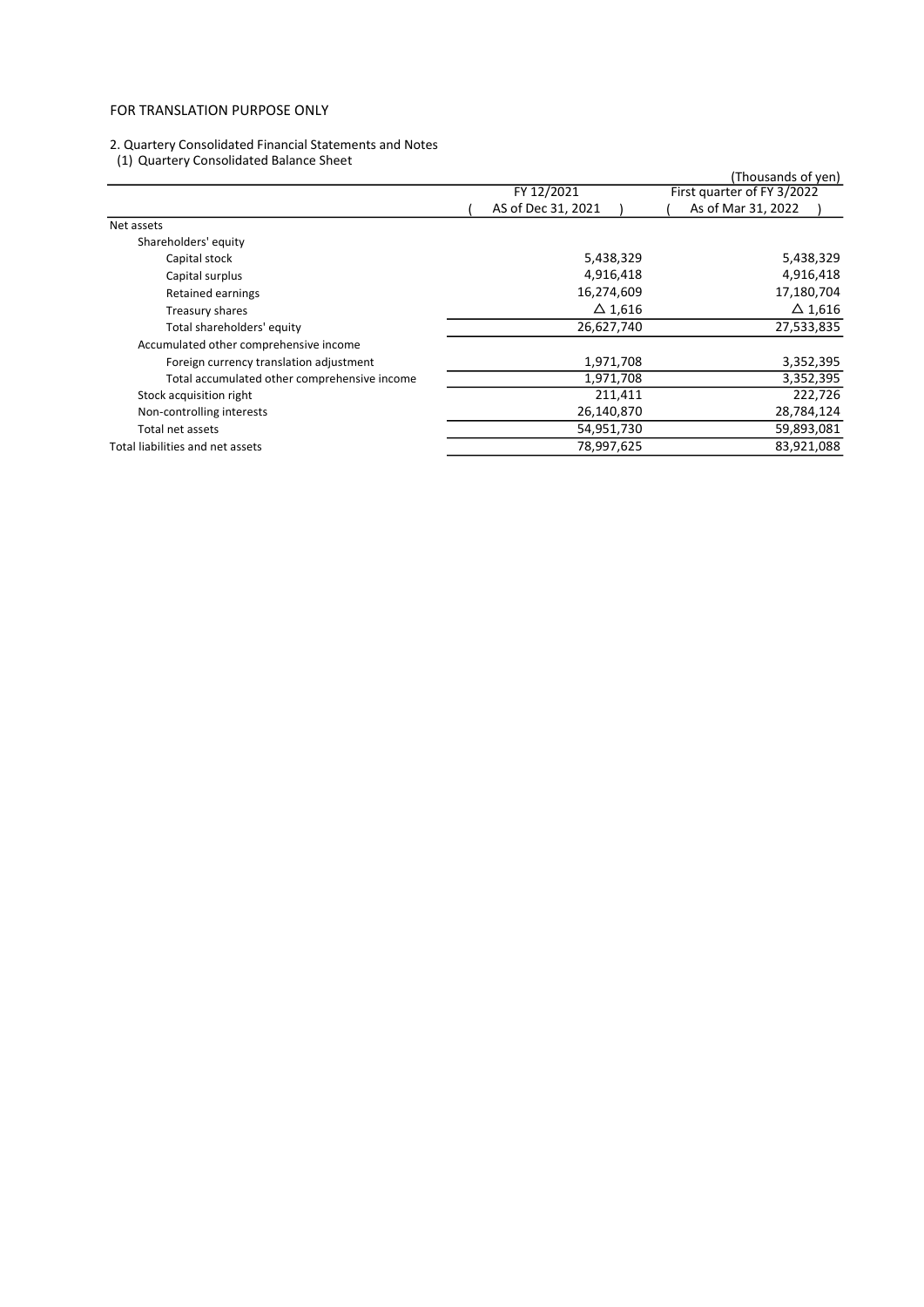### (2) Quartery Consolidated Statements of Income and Comprehensive Income (Quarterly Consolidated Statement of Income) (For the Three-month Period)

|                                                            |                                   | (Thousands of yen)           |
|------------------------------------------------------------|-----------------------------------|------------------------------|
|                                                            | <b>First Three months</b>         | <b>First Three months</b>    |
|                                                            | of FY 3/2021                      | of FY 3/2022                 |
|                                                            | (Jan 1, 2021 - Mar 31, 2021)      | (Jan 1, 2022 - Mar 31, 2022) |
| Net sales                                                  | 6,684,348                         | 11,067,858                   |
| Cost of sales                                              | 4,831,012                         | 7,334,357                    |
| Gross profit                                               | 1,853,335                         | 3,733,501                    |
| Selling, general and administrative expence                | 1,097,929                         | 1,116,198                    |
| Operating profit                                           | 755,405                           | 2,617,302                    |
| Non-operating income                                       |                                   |                              |
| Interest income                                            | 45,991                            | 46,555                       |
| <b>Equity Gains of Affiliated Companies</b>                | 3,722                             |                              |
| Foreign exchange gains                                     | 75,162                            | 58,716                       |
| Subsidy income                                             | 337,079                           | 184,356                      |
| Other                                                      | 7,556                             | 9,278                        |
| Total non-operating income                                 | 469,513                           | 298,907                      |
| Non-operating expenses                                     |                                   |                              |
| Interest expense                                           | 16,632                            | 14,670                       |
| Equity in losses of affiliates                             |                                   | 42,618                       |
| Other                                                      | 16,970                            | 558                          |
| Total non-operating expenses                               | 33,603                            | $\frac{1}{57,847}$           |
| Ordinary income                                            | 1,191,315                         | 2,858,362                    |
| <b>Extraordinary losses</b>                                |                                   |                              |
| Provision for directors' retirement benefits               |                                   | 350,000                      |
| Share-based compensation expenses                          | 1,348,153                         |                              |
| Total extraordinary losses                                 | 1,348,153                         | 350,000                      |
| Profit(loss) before income taxes                           | $\triangle$ 156,838               | 2,508,362                    |
| Income taxes-current                                       | 1,315,689                         | 469,975                      |
| Income taxes-defferred                                     | 275,326                           | $\Delta$ 70,101              |
| Total income taxes                                         | 1,591,015                         | 399,874                      |
| Profit                                                     | $\overline{\triangle}1, 174, 854$ | 2,108,487                    |
| Profit attributable to non-controlling interests           | $\triangle$ 1,207,068             | 879,945                      |
| Loss attributable to non-controlling interests( $\Delta$ ) |                                   |                              |
| Profit attributable to owners of parent                    | △540,786                          | 1,228,542                    |